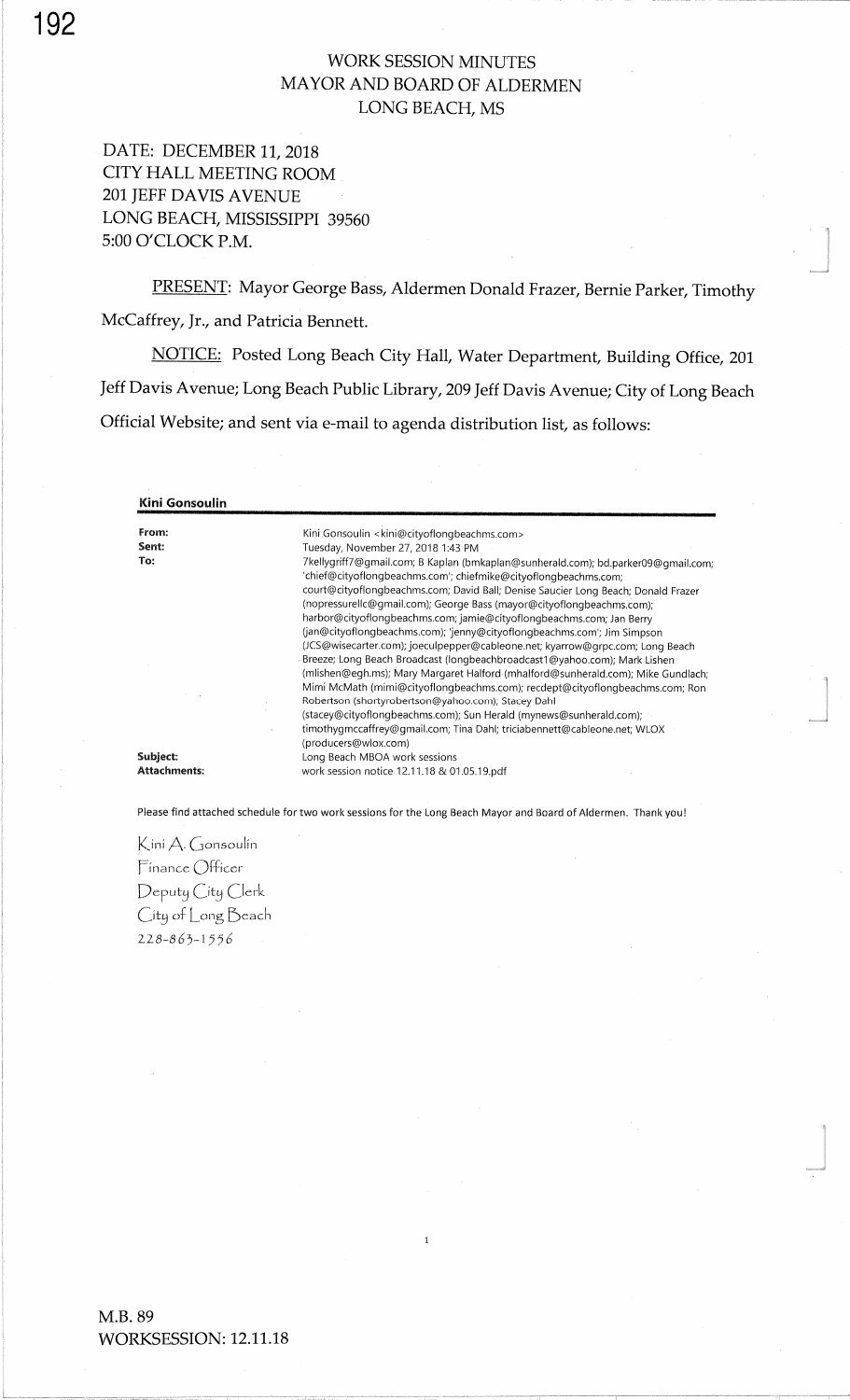# **WORK SESSION MINUTES** MAYOR AND BOARD OF ALDERMEN LONG BEACH, MS

DATE: DECEMBER 11, 2018 CITY HALL MEETING ROOM 201 JEFF DAVIS AVENUE LONG BEACH, MISSISSIPPI 39560 5:00 O'CLOCK P.M.



### PUBLIC INFORMATION

#### LONG BEACH, MISSISSIPPI

MAYOR AND BOARD OF ALDERMEN **WORK SESSIONS:** 

TUESDAY, DECEMBER 11, 2018, AT 5:00 O'CLOCK P.M. CITY HALL MEETING ROOM **201 JEFF DAVIS AVENUE** LONG BEACH, MISSISSIPPI 39560

 $\blacktriangleright$  DISCUSS ROAD STUDY RESULTS

SATURDAY, JANUARY 5, 2019, AT 9:00 O'CLOCK A.M. CITY HALL MEETING ROOM 201 JEFF DAVIS AVENUE LONG BEACH, MISSISSIPPI 39560

 $\triangleright$  SCHOOL BOARD TRUSTEE INTERVIEWS

M.B. 89 WORKSESSION: 12.11.18

193